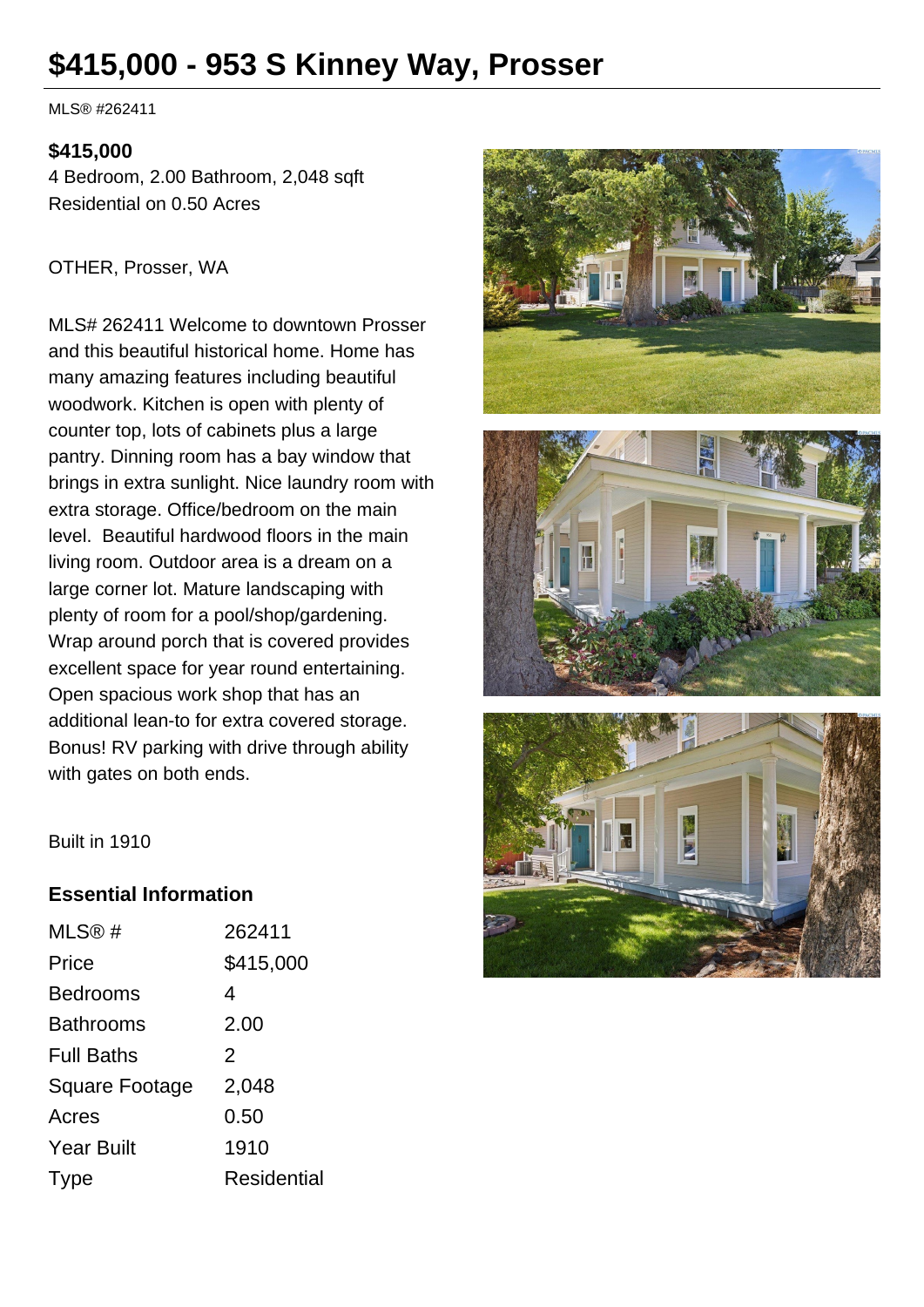| Sub-Type      | <b>Single Family</b> |
|---------------|----------------------|
| <b>Style</b>  | Other                |
| <b>Status</b> | Active               |

## **Community Information**

| Address      | 953 S Kinney Way |
|--------------|------------------|
| Area         | <b>Benton</b>    |
| Subdivision  | <b>OTHER</b>     |
| City         | Prosser          |
| <b>State</b> | WA               |
| Zip Code     | 99350            |

### **Amenities**

| <b>Utilities</b> | Appliances-Electric, Cable, Electric         |
|------------------|----------------------------------------------|
| Parking          | RV Parking-Open, Off Street Spaces, Workshop |
| Garages          | RV Parking-Open, Off Street Spaces, Workshop |

#### **Interior**

| <b>Interior Features</b> | Drps/Crtns/Blinds, Extra Storage, Utility Sink           |
|--------------------------|----------------------------------------------------------|
| Appliances               | Dishwasher, Garbage Disposal, Microwave Oven, Range/Oven |
| Heating                  | Central Air, Heat Pump - Heating, Air Window             |

#### **Exterior**

| <b>Exterior</b>          | <b>Concrete Board</b>                                                                                |
|--------------------------|------------------------------------------------------------------------------------------------------|
| <b>Exterior Features</b> | Bldg/Storage, Deck/Wood Covered, Fencing/Enclosed, Sprinkler, Porch,<br>Deck/Wood, Bldg/Loafing Shed |
| Lot Description          | Located in City Limits, Corner Lot, Garden Area                                                      |
| <b>Windows</b>           | Windows - Double                                                                                     |
| Roof                     | Comp Shingle                                                                                         |
| Foundation               | Block, Crawl Space, Stone                                                                            |

#### **School Information**

District PROSSER

#### **Additional Information**

| Days on Market | 10                 |
|----------------|--------------------|
| Zoning         | <b>Residential</b> |

# **Listing Details**

Listing Office Desert Hills Realty